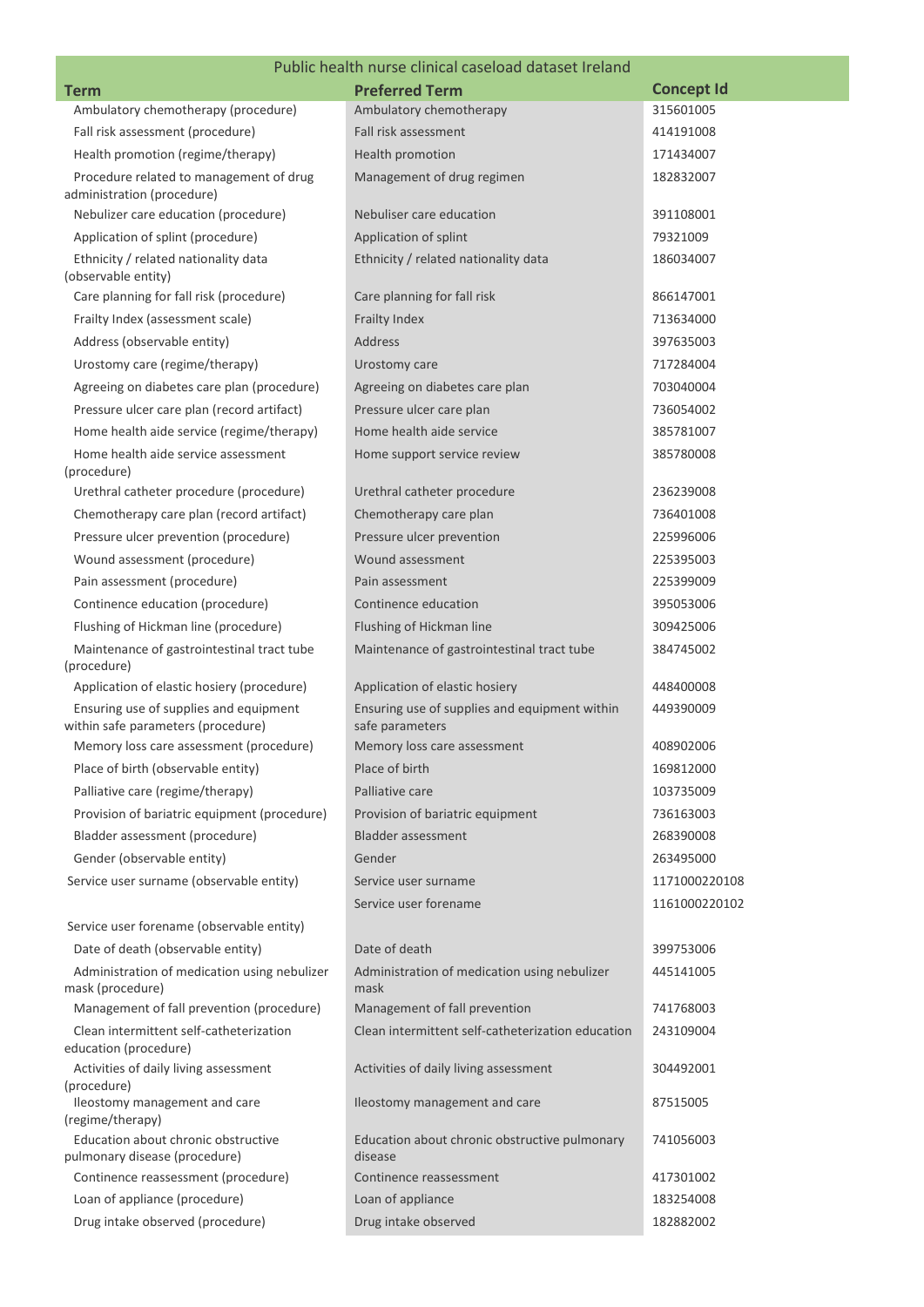| Gastrostomy tube care management<br>(procedure)                                                   | Gastrostomy tube care management                                                  | 744890009              |
|---------------------------------------------------------------------------------------------------|-----------------------------------------------------------------------------------|------------------------|
| Change of cystostomy tube (procedure)                                                             | Change of cystostomy tube                                                         | 79165006               |
| Care of urinary catheter (regime/therapy)                                                         | Care of urinary catheter                                                          | 737944006              |
| Assessment of dementia (procedure)                                                                | Assessment of dementia                                                            | 473203000              |
| Date of birth (observable entity)                                                                 | Date of birth                                                                     | 184099003              |
| Drainage tube care education (procedure)                                                          | Drainage tube care education                                                      | 385945002              |
| Multi-layer compression bandaging                                                                 | Multi-layer compression bandaging                                                 | 414782002              |
| (procedure)<br>Pressure ulcer prevention education                                                | Pressure ulcer prevention education                                               | 46869008               |
| (procedure)                                                                                       |                                                                                   |                        |
| Pressure ulcer care management (procedure)                                                        | Pressure ulcer care management                                                    | 385914001              |
| Blood sugar management (procedure)<br>Pressure ulcer risk assessment (procedure)                  | Blood glucose management<br>Pressure ulcer risk assessment                        | 418389000<br>225392000 |
| Application of antithromboembolic stockings<br>(procedure)                                        | Application of antithromboembolic stockings                                       | 225420001              |
| Colostomy care (regime/therapy)                                                                   | Colostomy care                                                                    | 717252006              |
| Subcutaneous infusion (procedure)                                                                 | Subcutaneous infusion                                                             | 300036000              |
| Maintenance of drainage tube (procedure)                                                          | Maintenance of drainage tube                                                      | 385944003              |
| Care of Hickman catheter (procedure)                                                              | Care of Hickman catheter                                                          | 438528002              |
| Stoma care procedure (regime/therapy)                                                             | Stoma care                                                                        | 225194008              |
| Wound care management (procedure)                                                                 | Wound care management                                                             | 385942004              |
| Ostomy care (regime/therapy)                                                                      | Ostomy care                                                                       | 385712009              |
| Care of central venous catheter<br>(regime/therapy)                                               | Care of central venous catheter                                                   | 449107008              |
|                                                                                                   | <b>PPSN</b>                                                                       | 62071000000000         |
| Personal public service number (observable<br>entity)                                             |                                                                                   |                        |
| Assessment using malnutrition universal<br>screening tool (procedure)                             | Assessment using malnutrition universal<br>screening tool                         | 443216009              |
| Enteral feeding (regime/therapy)                                                                  | <b>Enteral feeding</b>                                                            | 229912004              |
| Review of inhaler technique using inhaler<br>checking device (regime/therapy)                     | Review of inhaler technique using inhaler<br>checking device                      | 702606006              |
| End of life care plan (record artifact)                                                           | End of life care plan                                                             | 736373009              |
| Medication education (procedure)                                                                  | <b>Medication education</b>                                                       | 967006                 |
| Urinary incontinence care: enuresis<br>(regime/therapy)                                           | Urinary incontinence care: enuresis                                               | 386489000              |
| Assessment of self management of diabetes<br>mellitus (procedure)                                 | Assessment of self management of diabetes<br>mellitus                             | 870422002              |
| Care of suprapubic urinary catheter<br>(procedure)                                                | Care of suprapubic urinary catheter                                               | 445191009              |
| Assessment of risk in home environment<br>(procedure)                                             | Assessment of risk in home environment                                            | 718855003              |
| Tracheostomy care (regime/therapy)                                                                | Tracheostomy care                                                                 | 385858000              |
| Nephrostomy care (regime/therapy)                                                                 | Nephrostomy care                                                                  | 710063002              |
| Referral to service (procedure)                                                                   | Referral to service                                                               | 306206005              |
| End of life care planning (procedure)                                                             | End of life care planning                                                         | 713058002              |
| Memory loss care education (procedure)                                                            | Memory loss care education                                                        | 408900003              |
| Ankle brachial pressure index (procedure)                                                         | Ankle brachial pressure index                                                     | 401221002              |
| Assessment of environmental risk (procedure)                                                      | Assessment of environmental risk                                                  | 712804001              |
| Urinary catheter care education (procedure)                                                       | Urinary catheter care education                                                   | 410252004              |
| Clinical Outcomes in Routine Evaluation<br>Outcome Measure Risk/Harm score (observable<br>entity) | <b>Clinical Outcomes in Routine Evaluation</b><br>Outcome Measure Risk/Harm score | 865877002              |
| Oxygen therapy education (procedure)                                                              | Oxygen therapy education                                                          | 410203003              |
| Intravenous cannulation (procedure)                                                               | Intravenous cannulation                                                           | 392231009              |
| Infection control education (procedure)                                                           | Infection control education                                                       | 385820004              |